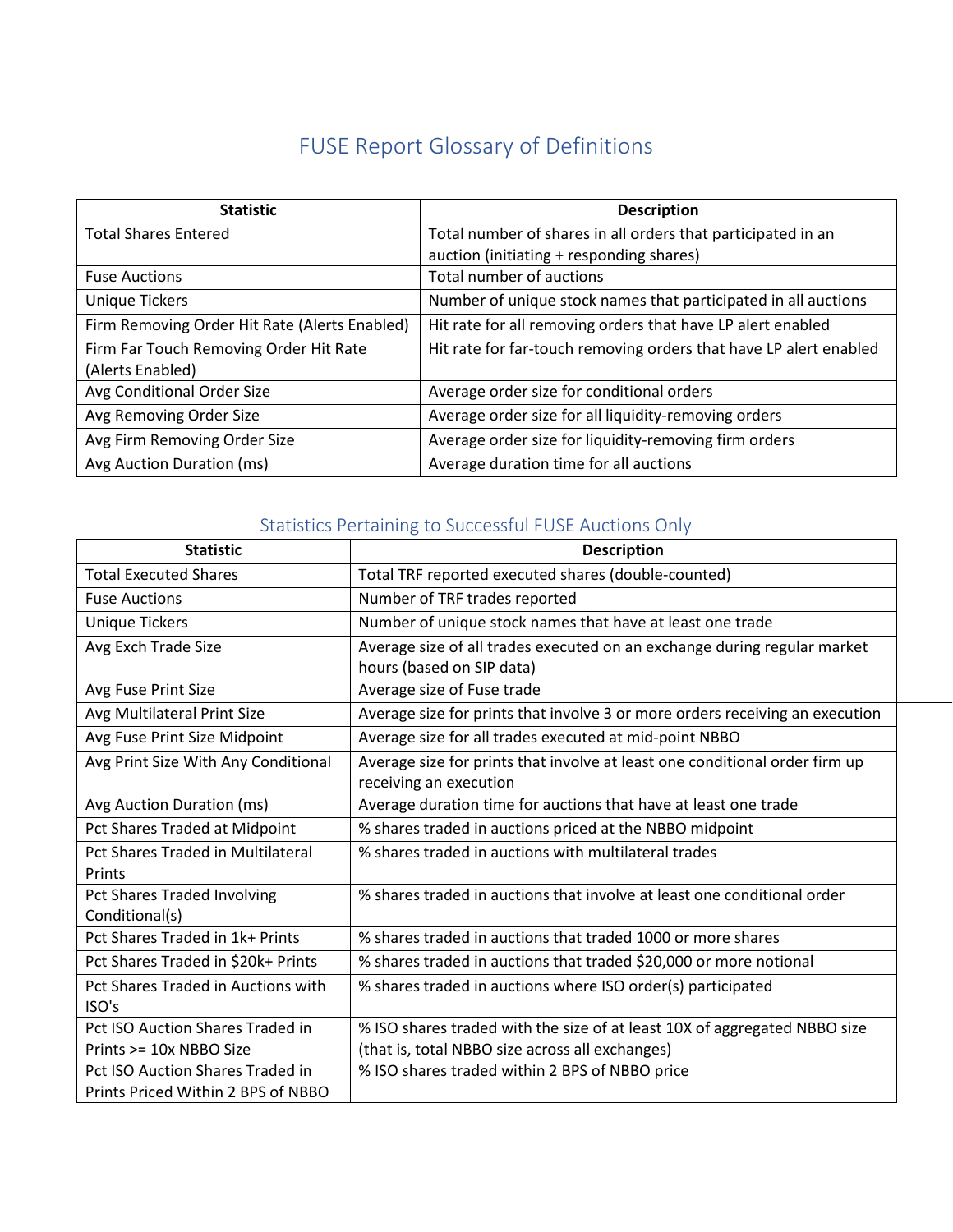| Avg Spread Width (bps)                          | Average NBBO spread width at the time of auction start, expressed as basis<br>points of NBBO mid-price                                                                                                                                                                                                                                                                                                                                                                                                                                                                   |
|-------------------------------------------------|--------------------------------------------------------------------------------------------------------------------------------------------------------------------------------------------------------------------------------------------------------------------------------------------------------------------------------------------------------------------------------------------------------------------------------------------------------------------------------------------------------------------------------------------------------------------------|
| Fuse MP Trade Only - 20ms Markout<br>(bps)      | Measured as absolute value of mid-to-mid price movement 20ms after each<br>trade, expressed as basis points of the NBBO mid-price at the time of trade;<br>includes only trades executed at mid-point NBBO price; weighted by trades'<br>notional value                                                                                                                                                                                                                                                                                                                  |
| Fuse MP Trade Only - 500ms<br>Markout (bps)     | Measured as absolute value of mid-to-mid price movement 500ms after<br>each trade, expressed as basis points of the NBBO mid-price at the time of<br>trade; includes only trades executed at mid-point NBBO price; weighted by<br>trades' notional value                                                                                                                                                                                                                                                                                                                 |
| Exch MP Trade Only - 20ms Markout<br>(bps)      | Measured as absolute value of mid-to-mid price movement 20ms after each<br>trade, expressed as basis points of the NBBO mid-price at the time of trade;<br>includes only trades executed at mid-point NBBO price; weighted by symbol<br>notional value traded in Fuse at mid such that the weight of each symbol<br>traded on exchange will equal the weight traded in Fuse at mid.                                                                                                                                                                                      |
| Exch MP Trade Only - 500ms<br>Markout (bps)     | Measured as absolute value of mid-to-mid price movement 500ms after<br>each trade, expressed as basis points of the NBBO mid-price at the time of<br>trade; includes only trades executed at mid-point NBBO price; weighted by<br>symbol notional value traded in Fuse at mid such that the weight of each<br>symbol traded on exchange will equal the weight traded in Fuse at mid.                                                                                                                                                                                     |
| Fuse Non-MP Trade Only - 20ms<br>Markout (bps)  | Measured as signed value of mid-to-mid price movement 20ms after each<br>trade, expressed as basis points of the NBBO mid-price at the time of trade;<br>includes only trades not executed at mid-point NBBO price; signed based on<br>trade price relative to mid such that a change to a lower (higher) mid-price<br>after a trade price below (above) the mid reflects a positive value; weighted<br>by trades' notional value                                                                                                                                        |
| Fuse Non-MP Trade Only - 500ms<br>Markout (bps) | Measured as signed value of mid-to-mid price movement 20ms after each<br>trade, expressed as basis points of the NBBO mid-price at the time of trade;<br>includes only trades not executed at mid-point NBBO price; signed based on<br>trade price relative to mid such that a change to a lower (higher) mid-price<br>after a trade price below (above) the mid reflects a positive value; weighted<br>by trades' notional value                                                                                                                                        |
| Exch Non-MP Trade Only - 20ms<br>Markout (bps)  | Measured as signed value of mid-to-mid price movement 20ms after each<br>trade, expressed as basis points of the NBBO mid-price at the time of trade;<br>includes only trades not executed at mid-point NBBO price; signed based on<br>trade price relative to mid such that a change to a lower (higher) mid-price<br>after a trade price below (above) the mid reflects a positive value; weighted<br>by symbol notional value traded in Fuse at non-mid such that the weight of<br>each symbol traded on exchange will equal the weight traded in Fuse at<br>non-mid. |
| Exch Non-MP Trade Only - 500ms<br>Markout (bps) | Measured as signed value of mid-to-mid price movement 500ms after each<br>trade, expressed as basis points of the NBBO mid-price at the time of trade;<br>includes only trades not executed at mid-point NBBO price; signed based on<br>trade price relative to mid such that a change to a lower (higher) mid-price<br>after a trade price below (above) the mid reflects a positive value; weighted<br>by symbol notional value traded in Fuse at non-mid such that the weight of                                                                                      |